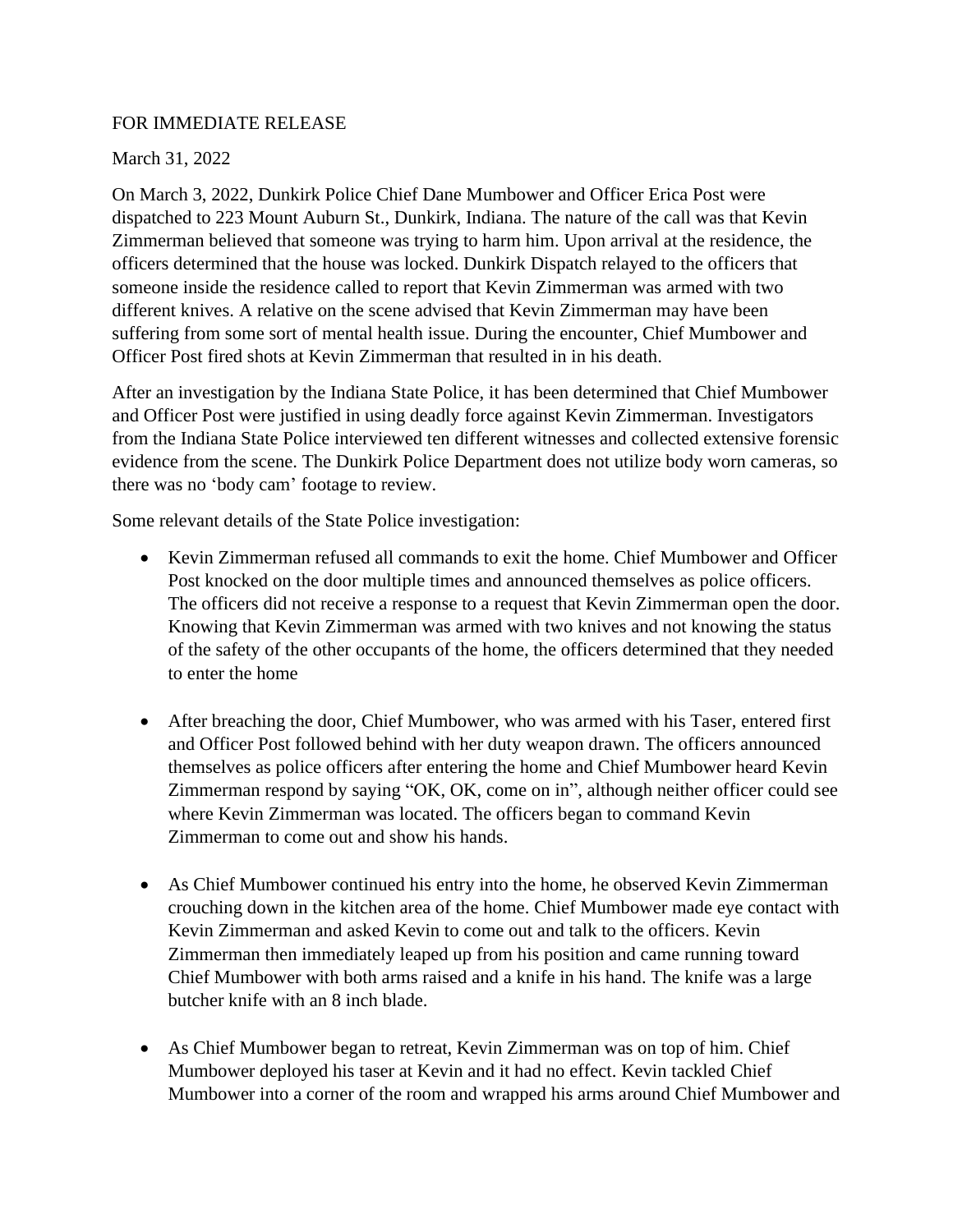began striking Chief Mumbower in the back with his hands and arms. Chief Mumbower believed that he was being stabbed by the knife that he saw in Kevin's hand.

- After knocking Chief Mumbower to the floor, Kevin Zimmerman immediately began attacking Officer Post, knocking her to the floor and began slashing at her back. At this time, both Chief Mumbower and Officer Post fired their service weapons at Kevin Zimmerman as they were in fear that their lives were in danger. Officer Post and other responding officers attempted to provide aid to Kevin Zimmerman, including CPR. Despite those efforts and those of the emergency responders, Kevin Zimmerman was pronounced deceased at the scene. The autopsy of Kevin Zimmerman found that he had been shot four times and the cause of his death was multiple gunshot wounds.
- Chief Mumbower received a deep knife wound to his hand that required medical attention. Officer Post received minor puncture wounds and small cuts and abrasions that did not require medical attention.

Indiana Code 35-41-3-2 provides that a person is justified in using deadly force against another person and does not have a duty to retreat if the person reasonably believes that deadly force is necessary to prevent serious bodily injury to the person or a third person. That statue further provides that no person, employer, or estate of a person in this State shall be placed in legal jeopardy of any kind whatsoever for protecting the person or a third person by all reasonably necessary means.

Also, under Indiana law, a police officer may make entry into a home without a warrant if there are exigent circumstances present to justify the entry. Indiana law provides that concern or the fear for the safety of the occupants of the home is justified to prevent harm to the occupants of the home.

In this particular case, were justified in entering into the home: a caller from inside the home had notified police that Kevin Zimmerman was armed with two knives and was refusing to leave the home. The officers were told that Kevin Zimmerman was suffering from a mental health issue and he refused to their commands to come out of the home.

Upon entering the home, despite the officers identifying themselves as police and giving commands to Kevin Zimmerman to come out and show his hands, Kevin charged at Chief Mumbower armed with a knife and tackled him to the floor. He then slashed at the Chief's back with the knife. After knocking the Chief to the floor, Kevin turned to Officer Post and began attacking her armed with the knife. Both Officer Post and Chief Mumbower stated they feared not only for their own lives, but for the life of each other when they fired their weapons at Kevin Zimmerman. In fact, Officer Post believed that Chief Mumbower might have already been dead after having been tackled to floor and seeing Kevin Zimmerman slashing at the Chief's back with the knife. Under these facts and circumstances, both officers were justified in using deadly force against Kevin Zimmerman as they had a belief that deadly force was necessary to prevent serious injury or death and other non-lethal methods were employed that were ineffective.